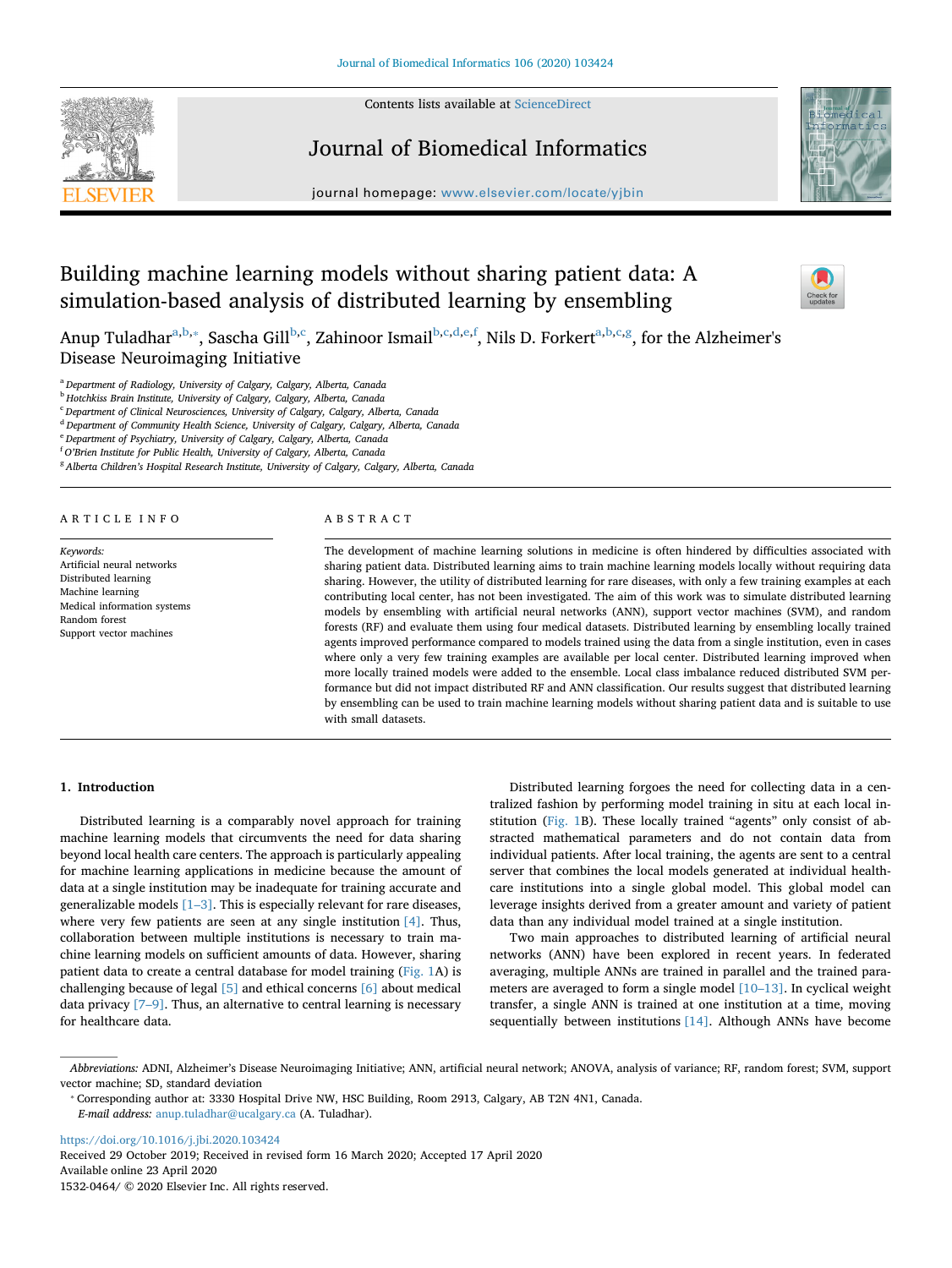<span id="page-1-0"></span>

**Fig. 1.** Distributed learning circumvents the need to share data to train a machine learning model. (A) In central learning, data is collected from a number of institutions into a centralized database. The central model is trained on this centralized database. (B) In distributed learning, model training occurs locally at each institution. Rather than sharing data, the institutions share their locally trained models (agents). The distributed model is constructed from the combination of locally trained agents.

popular due to the improved performance solving various classification problems compared to traditional machine learning techniques [\[15\],](#page-8-7) it remains an open question if they are the best machine learning classifier for distributed learning. Thus, a detailed comparison with other machine learning classifiers, such as support vector machines (SVM) and random forest (RF), is necessary.

One method to combine local machine learning models (agents) that is independent of the classifier type is to create a global ensemble classifier. Here, all agents are kept independent and each agent makes a prediction on new data, which are combined to one global prediction. However, previous studies evaluating distributed learning with ensembling have used large local datasets [\[14,16\],](#page-8-6) which may already be sufficient to train accurate models at a single institution. The suitability of this approach in cases of very few training examples per agent has not been explored.

### **2. Objective**

In this study, we investigate distributed learning with ensembling using three types of machine learning classifiers: ANN, SVM, and RF. We compare the classifiers on binary classification tasks in four medical datasets ([Table 1\)](#page-2-0). We aimed to investigate the effects of: (1) local dataset size on distributed model performance, particularly for the case of rare diseases with very few examples per institution, (2) the number of collaborating institutions on distributed model performance, and (3) class imbalance at local institutions on distributed model performance. These comparisons are made across all three classifier types and four datasets.

## **3. Materials**

Four medical datasets were used for this work: three collected from the publicly accessible UC Irvine machine learning database (breast cancer, diabetes, and heart disease) and one curated by the Alzheimer's Disease Neuroimaging Initiative (mild cognitive impairment), which were obtained from the ADNI database [\(http://adni.loni.usc.edu/](http://adni.loni.usc.edu/)). The goal of the Alzheimer's Disease Neuroimaging Initiative (ADNI) is to use clinical, neuropsychological, behavioral, genetic, and neuroimaging data to track the progression of Alzheimer's disease.

The classification task for all datasets was to distinguish between patients and healthy subjects. All features in the datasets were normalized using either z-score normalization for continuous values (mean: 0, standard deviation: 1) or min-max normalization (min: 0, max: 1) for discrete values. A summary of each dataset used for simulations is found in [Table 1](#page-2-0).

# **4. Methods**

All model training and testing was done on Compute Canada and Calcul Quebec computing clusters using Python 3.6.3.

# *4.1. Model performance evaluation*

Model performance was evaluated and reported as the macroaverage F1 score. Although the datasets were not balanced overall, the simulated global training data was selected to achieve a balanced class distribution. As a result, the test data was imbalanced ([Table 1\)](#page-2-0). To mitigate the effect of imbalanced test data on model performance scores, the macro-average F1 score was chosen to measure performance. Therefore, the F1 score is independently computed for each class in the test set and the unweighted mean of the scores between classes is calculated, *i.e.* the mean of the F1 score for the healthy class and patient class. Thus, unlike accuracy, the macro-average F1 score is not biased by class prevalence in the test set and can be used more intuitively in the case of imbalanced data.

# *4.2. Classifier design*

For each classifier type (ANN, SVM, RF), a number of parameters are available. As we were especially interested in distributed learning performance on small datasets, we determined the classifier parameters that maximized local agent performance when trained on very few  $( \leq 10)$  examples across the four datasets. For each dataset, classifier type, and parameter setting (described below), single institution models were evaluated at cases of 2, 4, 8, or 10 training examples. Monte-Carlo cross-validation with 25 iterations was performed for each case, and the global average across iterations and institution sizes was calculated. The parameters that resulted in the best performance, *i.e.* the highest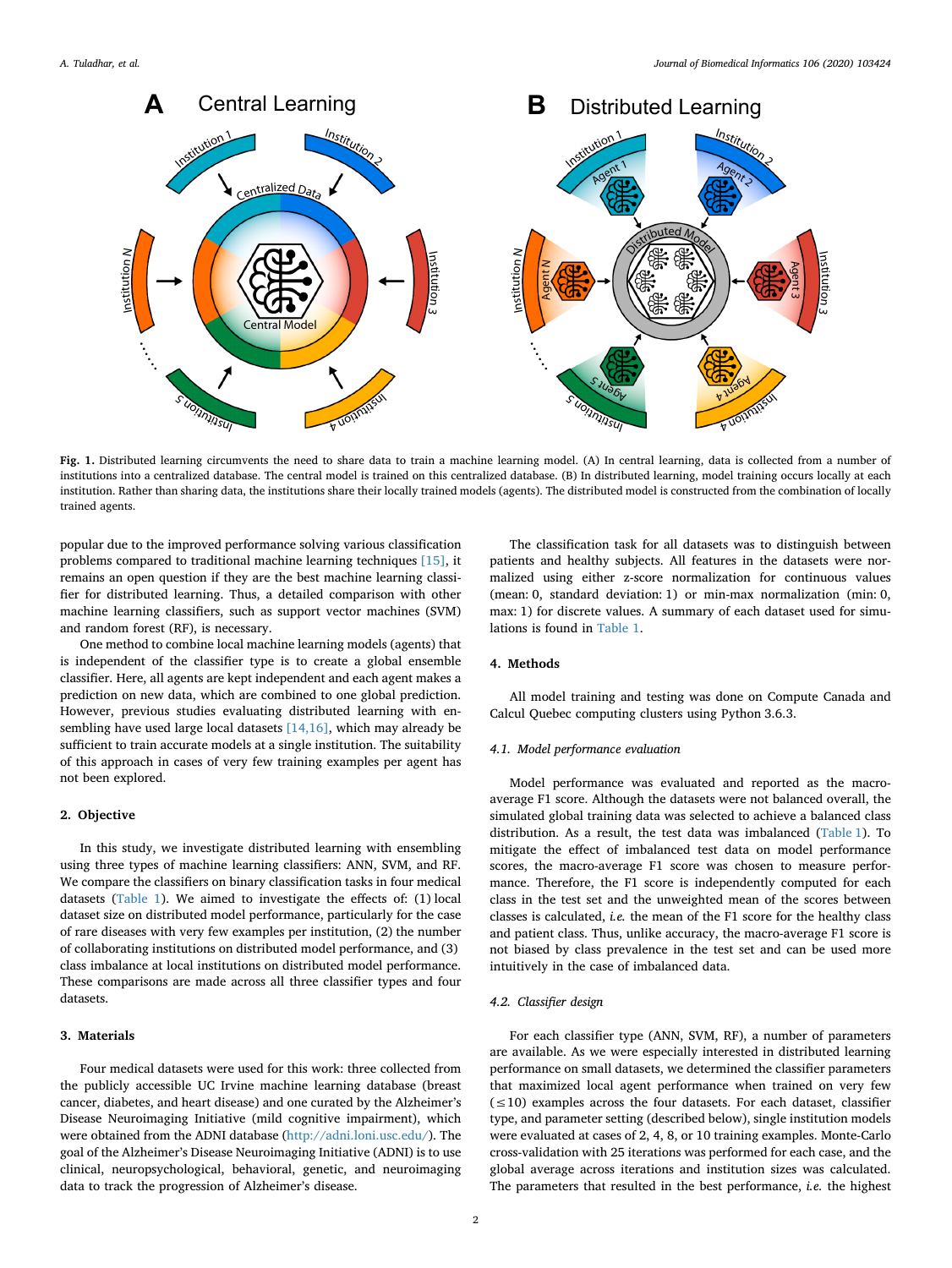#### <span id="page-2-0"></span>**Table 1**

Summary of datasets used.

| Disease                | Mild cognitive impairment                                    | Breast cancer                                                  | <b>Diabetes</b>                                                | Heart disease                                                  |
|------------------------|--------------------------------------------------------------|----------------------------------------------------------------|----------------------------------------------------------------|----------------------------------------------------------------|
| Database               | Alzheimer's Disease Neuroimaging<br>Initiative               | Wisconsin Breast Cancer Diagnostic<br>Dataset                  | Pima Indians Diabetes Dataset                                  | Cleveland Heart Disease Dataset                                |
| Features               | Age, sex, years of education,                                | Characteristics of breast mass cell                            | Age, BMI, family history, number                               | Age, sex, chest pain type, angina, blood                       |
|                        | regional brain volumes and surface                           | nuclei derived from image (e.g. cell                           | of pregnancies, plasma glucose,                                | pressure, serum cholestoral, blood sugar,                      |
|                        | areas, and regional cortical                                 | radius, texture, area, smoothness,                             | blood pressure, serum insulin,                                 | heart rate, electrocardiogram results                          |
|                        | thicknesses Total: 230                                       | symmetry) Total: 30                                            | tricep skin thickness Total: 8                                 | Total: 13                                                      |
| Dataset size           | Total: 348                                                   | <b>Total: 569</b>                                              | <b>Total: 768</b>                                              | <b>Total: 303</b>                                              |
|                        | Healthy: 102 (29.3%)                                         | Healthy: 357 (62.7%)                                           | Healthy: 500 (65.1%)                                           | Healthy: 138 (45.5%)                                           |
|                        | Patients: 246 (70.7%)                                        | Patients: 212 (37.3%)                                          | Patients: 268 (34.9%)                                          | Patients: 165 (54.5%)                                          |
| Global Training<br>Set | <b>Total: 160</b><br>Healthy: 80 (50%)<br>Patients: 80 (50%) | <b>Total: 360</b><br>Healthy: 180 (50%)<br>Patients: 180 (50%) | <b>Total: 400</b><br>Healthy: 200 (50%)<br>Patients: 200 (50%) | <b>Total: 240</b><br>Healthy: 120 (50%)<br>Patients: 120 (50%) |
| <b>Test Set</b>        | Total: 188                                                   | Total: 209                                                     | <b>Total: 368</b>                                              | Total: 63                                                      |
|                        | Healthy: 22 (11.7%)                                          | Healthy: 177 (84.7%)                                           | Healthy: 300 (81.5%)                                           | Healthy: 18 (28.6%)                                            |
|                        | Patients: 166 (88.3%)                                        | Patients: 32 (15.3%)                                           | Patients: 68 (18.5%)                                           | Patients: 45 (71.4%)                                           |

macro-average F1 score on the test data, across the four datasets were used for distributed learning (Supplemental Figure S1).

#### *4.2.1. Artificial neural network models*

Fully connected ANN models were implemented in Keras 2.2.4 with Tensorflow 1.12. The ANNs had three layers: two hidden layers with ReLu units and one sigmoid classification layer. L1 regularization (0.0001) was used. ANN models were trained for 100 epochs with 64 example batch sizes using the "binary cross-entropy" optimizer. We tested ANNs with 16, 128, or 1024 neurons per hidden layer in single institution experiments. The final model used for distributed learning experiments had 128 neurons per hidden layer.

### *4.2.2. Support vector machine models*

SVMs were implemented in Scikit-learn 0.21. The C parameter was set to 1.0 and gamma was defined as the reciprocal of the number of features in the dataset. We tested linear, quadratic, cubic, Gaussian, and sigmoid kernels in single institution experiments. The final model used for distributed learning experiments used the sigmoid kernel.

### *4.2.3. Random forest models*

RFs were implemented in Scikit-learn 0.21. A balanced RF algorithm was used. We tested tree numbers of 10, 100, 1000, and 10,000 in single institution experiments. The final model used for distributed learning experiments used 1000 trees.

#### *4.3. Distributed learning*

### *4.3.1. Simulating distributed data*

To prevent selection-biased conclusions being drawn from a single split of the data into simulated training and test sets, we performed Monte-Carlo cross-validation, a form of bootstrapping by random sampling with replacement. In each simulation experiment and database, we used 25 iterations of random sub-sampling, with new training and test sets being randomly assigned in each iteration.

To simulate distributed data that is not shared between institutions, we created subsets of training data for each local model by sampling without replacement from the global training set. Thus, each simulated subset was independent. This simulation scheme allowed us to modify the size of local datasets from large (greater than 25% of the total training set) to very small  $(\leq 10$  examples per institution). Additionally, it allowed us to introduce controlled heterogeneity into local datasets, such as non-uniform training set sizes or local class imbalance. The amount of training examples used for simulations is reported in [Table 1](#page-2-0).

### *4.3.2. Distributed model training and testing*

For each classifier type (ANN, SVM, RF), local models ("agents") were trained on these independent subsets, *i.e.* local agents exclusively learned from their own local datasets. The distributed learning model was created by ensembling the predictions of local agents on the test data. For each test example, the local agents made independent predictions on the class probabilities. The distributed model's class probability on the test case is the arithmetic mean of the predicted class probabilities from the local agents. This mean class probability was used to classify the test datasets. For example, in distributed ANNs, a series of ANN agents were trained on the independent local training datasets. Then, for a given test case, each locally trained ANN agent produces a class probability prediction. The arithmetic mean of these class probabilities from the agents is the predicted class probability from the distributed ANN, and the test case is classified using this probability.

The distributed model was compared to central learning and single institution models. Central learning was performed using the entire training dataset, by amalgamating the training data across simulated or real institutions into a single large training set. A single institution model was created by training a model on a single subset of the training data. This effectively simulates the model created by an institution that is not participating in distributed learning, but instead relying solely on its own data. Multiple single institution models were created, and their performance metrics were averaged to estimate single institution performance.

# *4.4. Statistics*

Results from simulation experiments are reported as mean + standard deviation (SD), calculated from the results of Monte-Carlo crossvalidation iterations. Statistical comparisons were done with Graphpad Prism 8.2 using two-way ANOVAs and Holm-Sidak's post-hoc multiple comparisons test. Statistical significance was set at P-value < 0.01.

# **5. Results**

# *5.1. Effect of institution size*

First, we assessed the impact of local dataset size on distributed model performance. Therefore, the local dataset size was iteratively reduced, up to the limit of two examples per local dataset. A central model was trained on the entire training set, while single institution models and distributed learning agents were trained on these progressively smaller local datasets [\(Fig. 2\)](#page-3-0).

Distributed learning by ensembling statistically improved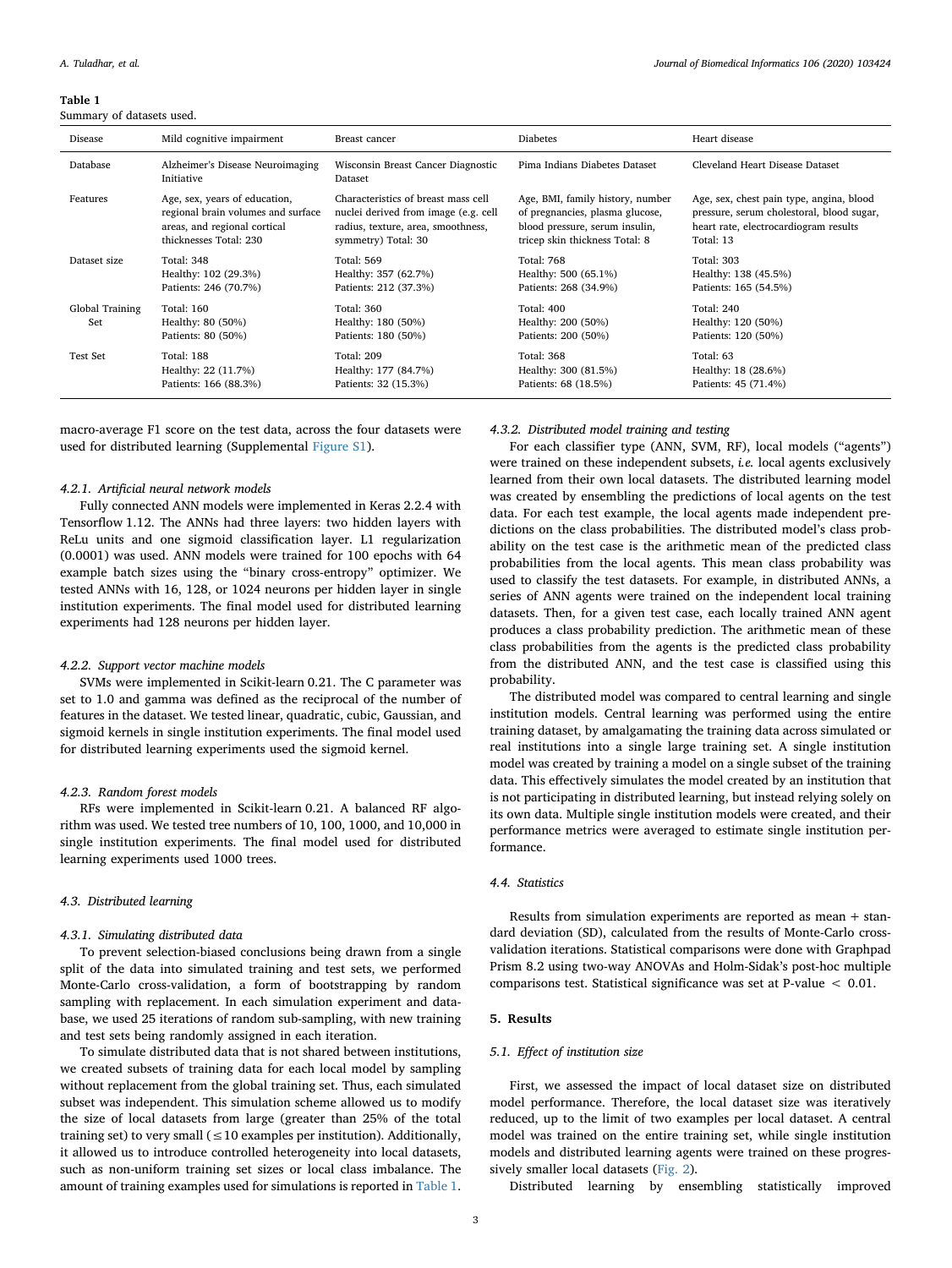<span id="page-3-0"></span>

**Fig. 2.** Distributed learning by ensembling individual agents improves performance compared to individual agents. The performance of artificial neural networks (2 layers with 128 neurons per layer), support vector machines (sigmoid kernel), and random forest (1000 trees) were evaluated on four datasets. Single institution model performance degraded as the size of local training datasets decreased. A distributed learning model, using an ensemble of independently trained agents, significantly increased performance compared to single institution models. Data are expressed as the mean + standard deviation of Monte-Carlo cross-validation runs. Significance was evaluated by a two-way ANOVA, classifier type  $\times$  examples per agent; \*P  $\lt$  0.01.

performance relative to the average single institution model, for all classifier types (ANN, SVM, RF) and all datasets (two-way ANOVA, classifier type  $\times$  examples per agent, P  $\lt$  0.01). This effect was most pronounced when local datasets were very small. Even as the average single institution model performance dropped, ensembling agents trained on these very small local datasets resulted in improved performance with distributed learning. While this effect was not as pronounced when local datasets were larger, distributed learning always improved performance over the average single institution model.

In general, distributed model performance decreased relative to the central model as local datasets grew smaller. In the case of small local

datasets (2, 4, 8, or 10 examples per institution), distributed RF outperformed distributed ANN and SVM on average across the four datasets (two-way ANOVA, classifier type  $\times$  database,  $P < 0.001$ ).

As expected, the computational time for training agents at local institutions was reduced as local dataset sizes decreased (Supplemental Figure S2). Generally, SVM models required the shortest training time and RF models required the longest. Inference time for the distributed ensemble models increased proportionally with the number of agents in the ensemble, for all three classifier types, and was generally longer than central learning models (Supplemental Figure S3). Inference times were shortest for distributed SVM and ANN ensembles and longest for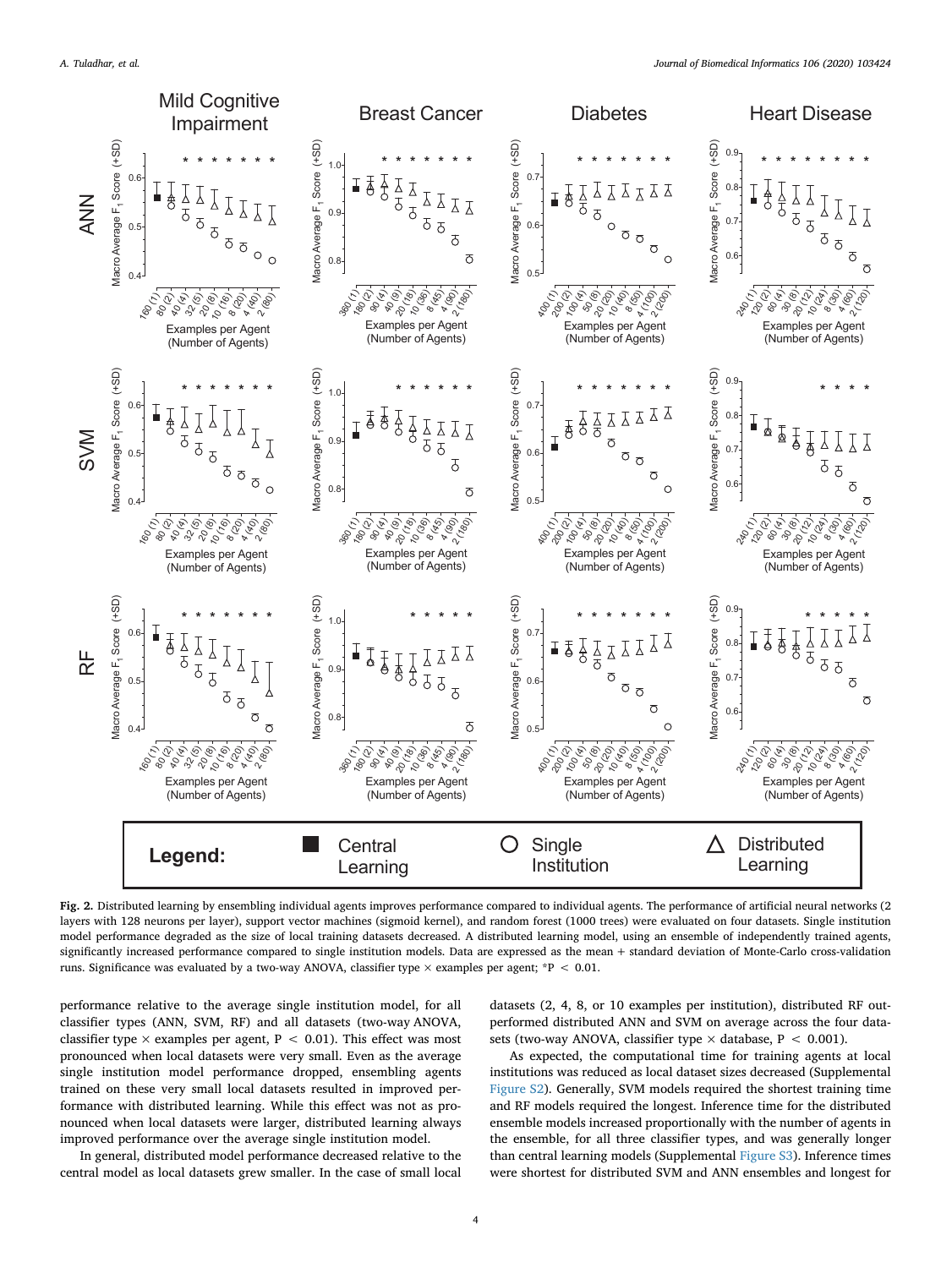<span id="page-4-0"></span>

**Fig. 3.** Distributed learning performance improves with increased collaboration between institutions sharing trained models. Collaboration in central learning is simulated through institutions sharing data into an ever-increasing central database. Distributed learning performance improves for all three classifier types as more institutions contribute locally trained models. Data are expressed as the mean of Monte-Carlo cross-validation runs.

distributed RF ensembles. However, parallelizing and optimizing computations could improve inference computation times.

### *5.2. Effect of number of institutions*

Next, we evaluated the effect of the number of collaborating institutions on distributed model performance. In distributed learning, increased collaboration results in more locally trained agents added to the global ensemble. Thus, while local agents see the same limited number of datasets, the distributed model effectively samples from a larger dataset.

As the benefits of distributed learning were most salient in the case of small local datasets, the number of examples per agent were set to two and remained balanced. Starting with a single institution, more collaborating institutions were simulated by progressively adding locally trained agents to the ensemble. As a point of comparison, for each level of collaborating institutions, a central model was simulated by training a single model on the same number of datasets collected into a hypothetical central database.

Across datasets, distributed model performance increased with the number of collaborating institutions ([Fig. 3](#page-4-0)). However, the improvement plateaued, as performance with 30–70% of collaborating institutions was comparable to 100% collaboration. This plateau mirrored the learning curve in central learning, and in general occurred at the same number of collaborating institutions. Conversely, removing a substantial portion of models from the ensemble (30–50%) does not impact performance, demonstrating the stability of the ensembling approach.

### *5.3. Effect of unevenly sized training sets at institutions*

We then simulated the scenario of non-uniform training set sizes across institutions on distributed model performance. Given that classifier performance generally improves with more data, we explored whether weighting local agents based on their training set size would improve the classification results of the distributed learning model when local training sets sizes are non-uniform. Again, local training sets remained class-balanced. Keeping the total number of training samples constant, as per [Table 1,](#page-2-0) the size of each agent's local dataset was randomly set at 25% or less of the total training size; thus, local training set sizes were non-uniform.

For non-uniform training set sizes, weighting local agent's input to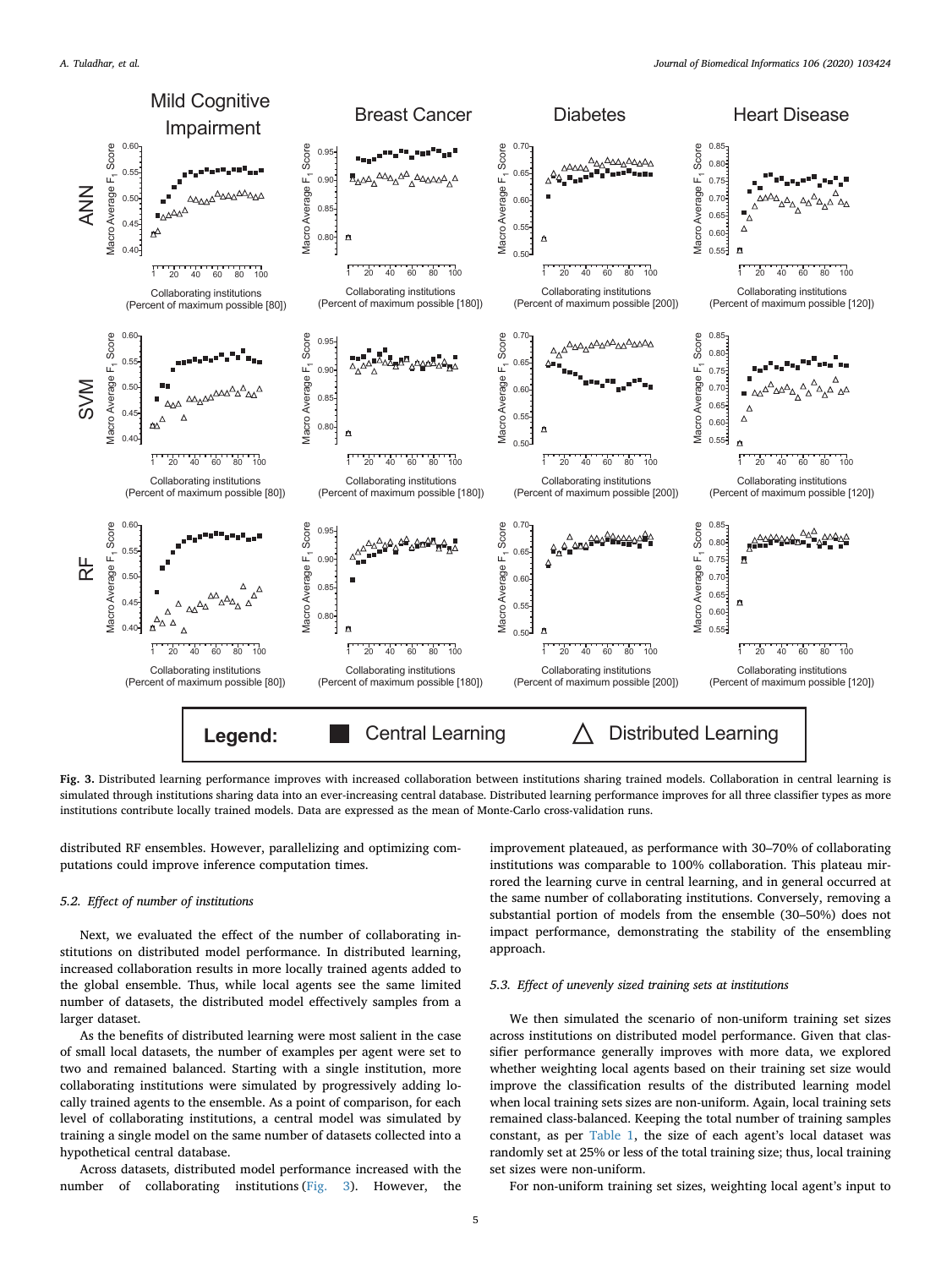<span id="page-5-0"></span>

**Fig. 4.** When simulated institutions used different training set sizes, weighting predictions from local agents based on their training set size improved distributed learning performance compared to unweighted ensembling. Data are expressed as the mean + standard deviation of Monte-Carlo cross-validation runs.

the ensemble based on their training set size generally improved performance compared to the same model without weighting [\(Fig. 4\)](#page-5-0).

# *5.4. Effect of imbalanced training sets at institutions*

We evaluated the effect of imbalanced training data at local institutions, a more plausible scenario, on distributed model performance. Therefore, the class balance in the global training set was retained while creating class imbalances in the local training subsets, biasing local datasets either toward a majority of healthy examples or a majority of patient examples. In this experiment, the agent dataset size was set to ten while the ratio of majority to minority class examples available to each agent was varied from balanced (5:5) to very imbalanced (9:1).

In the presence of local class imbalance, the average single institution model performed worse compared to the balanced case. Generally, performance of the single institution models worsened with increasing class imbalance ([Fig. 5](#page-5-1)).

Distributed ANN and RF models were not affected by class imbalance and achieved classification results similar to the balanced case in all experiments. However, distributed SVM was negatively impacted by local class imbalance in the mild cognitive impairment, diabetes, and heart disease datasets [\(Fig. 6](#page-6-0)).

#### *5.5. Distributed learning on a multi-institutional dataset*

Finally, we evaluated distributed learning by ensembling on the actual data distribution of the multi-institutional ADNI dataset. The **6. Discussion** We demonstrated that popular ANN, RF, and SVM machine learning classifiers can be used for distributed learning, a framework for ma-

data used in this study was collected across 72 institutions. However, 29 institutions had to be excluded for this secondary experiment because their local datasets only contained a single class, which prevents proper training of the machine learning models. Of the remaining 43 institutions, 38 institutions were randomly selected for training and the remaining five institutions were used for testing [\(Table 2](#page-6-1)). Local agents were trained according to the actual data collected at each institution, and their predictions on the test data were ensembled. This was done for all three classifier types. Central learning was performed on the

The multi-institutional ADNI data was non-uniform in local training set sizes (median: 6, interquartile range: 5–8) and imbalanced (median: 66.7% patient examples, interquartile range: 50–77.8%). Unlike the simulated experiments where the global training set was class-balanced, in the multi-institutional ADNI data, the global training set was skewed towards patient examples (66.8%), reflecting the actual data distribution. Though this skew did not negatively impact central learning performance, it did result in poorer distributed learning performance in SVM and RF classifiers, which performed worse than single institution models. Contrary to this finding, distributed ANNs did perform better than single institution models when agents were unweighted, which was further improved by weighting agents by their local training set size [\(Table 3\)](#page-6-2).

amalgamation of the data from the 38 training sites.

<span id="page-5-1"></span>

**Fig. 5.** Single institution models are negatively impacted by local class balance. As the ratio of the majority to minority class in local datasets increased, models trained solely at a single institution perform poorer. Data are expressed as the mean + standard deviation of Monte-Carlo cross-validation runs.

chine learning without sharing data. Using this framework, institutions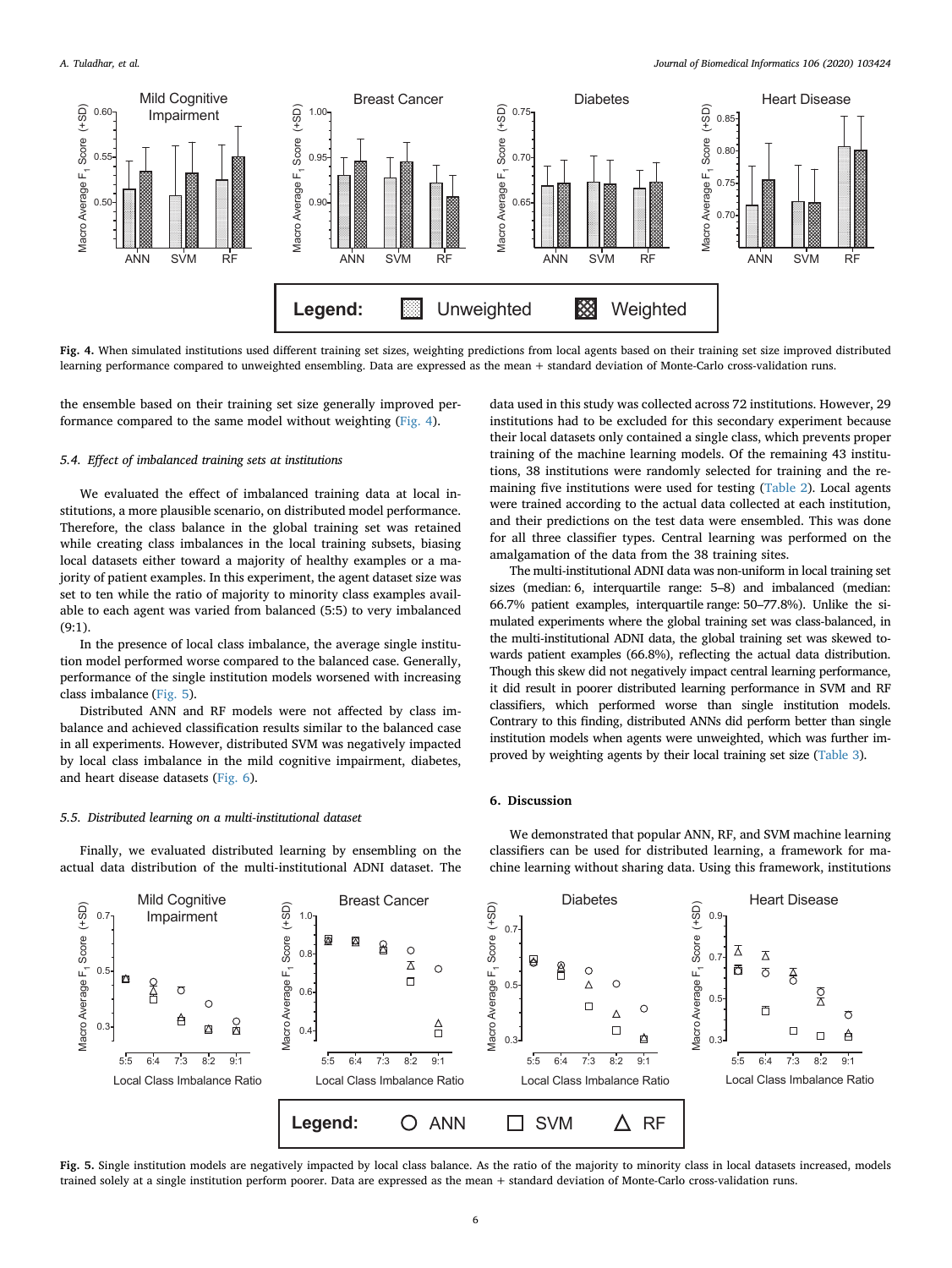<span id="page-6-0"></span>

Fig. 6. Distributed learning ANN and RF models are not affected by class imbalance in agent's local chases imbalance in agent's local datasets affects distributed SVM performance. Data are expressed as mean + standard deviation of Monte-Carlo cross-validation runs.

### <span id="page-6-1"></span>**Table 2** Statistics of the multi-institutional ADNI dataset.

| 5:5                              | 6:4<br>7:3<br>8:2                                                                                                                    | 9:1                                | b:b<br>6:4<br>- 73          | 8.Z             | 9:1        |        | b:b<br>6:4<br>- 73          | 8.Z | -9:1      | b:b<br>6:4<br>7:3<br>8.Z<br>9:1                                                                                                                                                                                                  |
|----------------------------------|--------------------------------------------------------------------------------------------------------------------------------------|------------------------------------|-----------------------------|-----------------|------------|--------|-----------------------------|-----|-----------|----------------------------------------------------------------------------------------------------------------------------------------------------------------------------------------------------------------------------------|
|                                  | Local Class Imbalance Ratio                                                                                                          |                                    | Local Class Imbalance Ratio |                 |            |        | Local Class Imbalance Ratio |     |           | Local Class Imbalance Ratio                                                                                                                                                                                                      |
|                                  |                                                                                                                                      |                                    | Legend:                     | ( )             | <b>ANN</b> |        | <b>SVM</b>                  | Δ   | <b>RF</b> |                                                                                                                                                                                                                                  |
|                                  |                                                                                                                                      |                                    |                             |                 |            |        |                             |     |           |                                                                                                                                                                                                                                  |
|                                  | affects distributed SVM performance. Data are expressed as mean + standard deviation of Monte-Carlo cross-validation runs.           |                                    |                             |                 |            |        |                             |     |           | ig. 6. Distributed learning ANN and RF models are not affected by class imbalance in agent's local datasets. However, class imbalance in agent's local datasets                                                                  |
| <b>Table 2</b>                   | Statistics of the multi-institutional ADNI dataset.                                                                                  |                                    |                             |                 |            |        |                             |     |           | can collaborate by sharing models instead of data, while ensembling<br>these locally trained agents generally improves the overall perfor-                                                                                       |
|                                  | Original dataset                                                                                                                     | Multi-<br>institutional<br>dataset | Training data               | Test data       |            | mance. |                             |     |           | We have shown that distributed learning is not restricted to a single<br>type of machine learning classifier. Previous works have only evaluated                                                                                 |
| Number of<br>Institutions        | 72                                                                                                                                   | 43                                 | 38                          | 5               |            |        |                             |     |           | ensembling for training machine learning models using large local da-<br>tasets containing medical data $(120-1500 \text{ examples})$ [14,16]. The<br>limiting case of very small local datasets is particularly interesting for |
| N across all institutions        |                                                                                                                                      |                                    |                             |                 |            |        |                             |     |           | medicine because it simulates the case where institutions may not have                                                                                                                                                           |
| Total                            | 348                                                                                                                                  | 283                                | 244                         | 39              |            |        |                             |     |           | previously considered using their data for machine learning because of                                                                                                                                                           |
| Healthy<br>Patients              | 102<br>246                                                                                                                           | 94<br>189                          | 81<br>163                   | 13<br>26        |            |        |                             |     |           | too small datasets, or the case of rare diseases, where patient popula-                                                                                                                                                          |
| Total examples per institution   |                                                                                                                                      |                                    |                             |                 |            |        |                             |     |           | tions even at large institutions are very small and may have been un-                                                                                                                                                            |
| Mean $( \pm SD)$                 | $4.83 \pm 3.19$                                                                                                                      | $6.58 \pm 2.81$                    | $6.42 \pm 2.83$             | $7.80 \pm 2.59$ |            |        |                             |     |           | derstudied $[4]$ . It should be noted that the disease examples used in this                                                                                                                                                     |
| Median                           | 4.5                                                                                                                                  | 6                                  | 6                           | 8               |            |        |                             |     |           | work are not considered rare diseases. Due to the problems described                                                                                                                                                             |
| Range (min,<br>max)              | 1, 14                                                                                                                                | 2, 14                              | 2, 14                       | 4, 11           |            |        |                             |     |           | above, there are no large enough datasets available for rare diseases<br>that could have been used in this work. Thus, rare diseases had to be                                                                                   |
| Interquartile<br>range           | $2 - 7$                                                                                                                              | $5 - 8$                            | $4.75 - 8$                  | $5.5 - 10$      |            |        |                             |     |           | simulated by creating small local datasets. However, we believe that the                                                                                                                                                         |
| Healthy examples per institution |                                                                                                                                      |                                    |                             |                 |            |        |                             |     |           | results of this study generally hold true for true rare diseases.                                                                                                                                                                |
| Mean $( \pm SD)$                 | $1.42 \pm 1.29$                                                                                                                      | $2.19 \pm 1.03$                    | $2.13 \pm 1.02$             | $2.60 \pm 1.14$ |            |        |                             |     |           | The distributed learning case of training independent models on                                                                                                                                                                  |
| Median                           | 1                                                                                                                                    | 2                                  | 2                           | 3               |            |        |                             |     |           | independent subsets of data used here is conceptually similar to boot-                                                                                                                                                           |
| Range (min,<br>max)              | 0, 4                                                                                                                                 | 1, 4                               | 1, 4                        | 1, 4            |            |        |                             |     |           | strap aggregation without replacement, an ensemble learning meta-al-<br>gorithm [17]. This may explain why distributed RF performed best in                                                                                      |
| Interquartile<br>range           | $0 - 2$                                                                                                                              | $1 - 3$                            | $1 - 3$                     | $1.5 - 3.5$     |            |        |                             |     |           | most test cases. RF models use an ensemble of decision trees trained on                                                                                                                                                          |
| Patient examples per institution |                                                                                                                                      |                                    |                             |                 |            |        |                             |     |           | subsets of training data. Ensembling RF models trained on distributed                                                                                                                                                            |
| Mean $( \pm SD)$                 | $3.42 \pm 2.47$                                                                                                                      | $4.40 \pm 2.40$                    | $4.29 \pm 2.46$             | $5.20 \pm 1.92$ |            |        |                             |     |           | data may be similar to training a single large RF model on the hy-                                                                                                                                                               |
| Median                           | 3                                                                                                                                    | 4                                  | 4                           | 5               |            |        |                             |     |           | pothetical global training set. However, distributed RF performed much                                                                                                                                                           |
| Range (min,<br>max)              | 0, 12                                                                                                                                | 1, 12                              | 1, 12                       | 3, 8            |            |        |                             |     |           | worse compared to centrally trained RF on the challenging mild cog-<br>nitive impairment task; this was particularly the case with the actual                                                                                    |
| Interquartile<br>range           | $1 - 5$                                                                                                                              | $3 - 6$                            | $2 - 6$                     | $3.5 - 7$       |            |        |                             |     |           | distribution of the multi-institutional ADNI data. Thus, with more                                                                                                                                                               |
|                                  | Class balance per institution (as % patient examples)                                                                                |                                    |                             |                 |            |        |                             |     |           | challenging datasets, models other than RF may be needed. Ad-                                                                                                                                                                    |
| Mean $( \pm SD)$                 | $70.2 \pm 29.5$                                                                                                                      | $64.1 \pm 15.5$                    | $63.7 \pm 16.1$             | $67.1 \pm 9.85$ |            |        |                             |     |           | ditionally, in tasks such as image segmentation, a RF model might not                                                                                                                                                            |
| Median                           | 75                                                                                                                                   | 66.7                               | 66.7                        | 72.7            |            |        |                             |     |           | be optimal and alternatives, such as convolutional neural networks                                                                                                                                                               |
| Range (min,<br>max)              | 0, 100                                                                                                                               | 33.3, 85.7                         | 33.3, 85.7                  | 55.6, 75.0      |            |        |                             |     |           | [18], will need to be explored for distributed learning.<br>Using multi-institutional datasets for model training is important                                                                                                   |
| Interquartile<br>range           | 56.0-100                                                                                                                             | $50.0 - 77.8$                      | 50-77.8                     | 56.4-75.0       |            |        |                             |     |           | because it increases the amount and variety of training data. In central<br>learning, adding more training data generally improves performance,                                                                                  |
|                                  |                                                                                                                                      |                                    |                             |                 |            |        |                             |     |           | known as a learning curve. We and others $[14]$ show that adding more                                                                                                                                                            |
| <b>Fable 3</b>                   | Performance of distributed learning on multi-institutional ADNI data subset.<br>Data are the macro-average F1 score on the test set. |                                    |                             |                 |            |        |                             |     |           | collaborating institutions mimics this phenomena, as distributed model<br>performance increases as more locally trained agents are added to the<br>global model. This suggests that the distributed model is able to ef-         |
| Classifier                       |                                                                                                                                      | <b>ANN</b>                         | <b>SVM</b>                  |                 | RF         |        |                             |     |           | fectively take advantage of an increased amount of training data<br>without actually requiring data sharing. The distributed model ap-                                                                                           |
| Central learning                 |                                                                                                                                      | 0.71                               | 0.69                        |                 | 0.71       |        |                             |     |           | proach is also more feasible for healthcare data, as ethical and legal                                                                                                                                                           |
| Single institution               |                                                                                                                                      | 0.52                               | 0.45                        |                 | 0.46       |        |                             |     |           | concerns of data privacy in healthcare make the simulated central                                                                                                                                                                |
|                                  | Distributed learning (unweighted)                                                                                                    | 0.53                               | 0.40                        |                 | 0.40       |        |                             |     |           | model approach unlikely to be implemented for many diseases $[5-9]$ .                                                                                                                                                            |
| Distributed learning (weighted)  |                                                                                                                                      | 0.55                               | 0.40                        |                 | 0.40       |        |                             |     |           | Training models on multi-institution datasets increases the model's<br>generalizability, as it reduces model overfitting to single institution's                                                                                 |
|                                  |                                                                                                                                      |                                    |                             |                 |            |        |                             |     |           |                                                                                                                                                                                                                                  |

### <span id="page-6-2"></span>**Table 3**

| Classifier                        | <b>ANN</b> | <b>SVM</b> | <b>RF</b> |
|-----------------------------------|------------|------------|-----------|
| Central learning                  | 0.71       | 0.69       | 0.71      |
| Single institution                | 0.52       | 0.45       | 0.46      |
| Distributed learning (unweighted) | 0.53       | 0.40       | 0.40      |
| Distributed learning (weighted)   | 0.55       | 0.40       | 0.40      |

Training models on multi-institution datasets increases the model's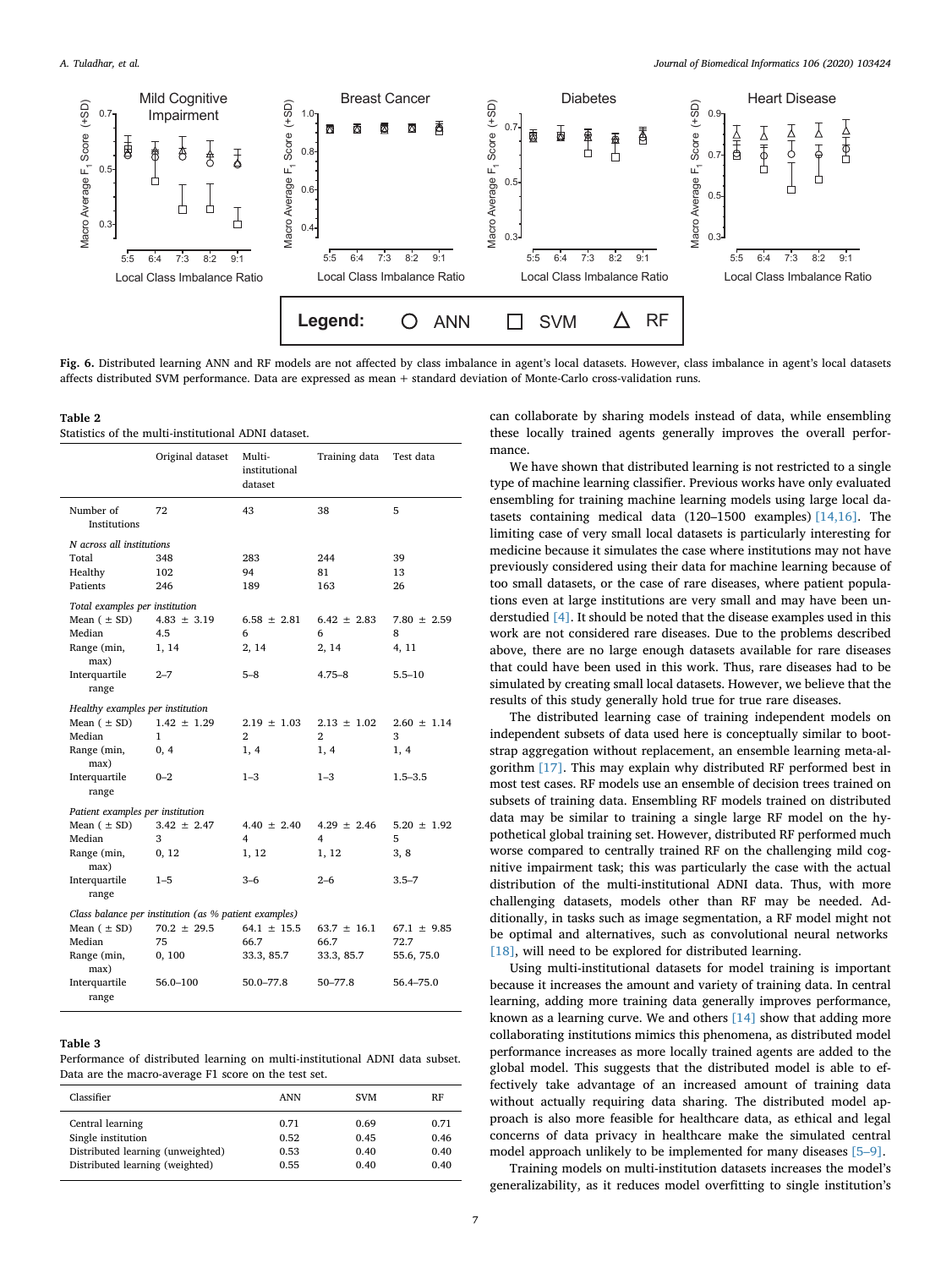idiosyncrasies or overcomes limitations, such as local class imbalance. Poor performance of single institution models may be partly attributable to over- or under-fitting of the agents to local datasets, resulting in highly biased models with poor generalizability. However, when sufficient numbers of agents are ensembled, the biases of individual agents are averaged out, which may partly explain the improved classification performance with distributed learning, even in case of very weak classifiers trained using very few samples. While previous studies on ensembling models evaluated local class imbalance, this was limited to imbalance in a single institution  $[14]$ . We extended this to multi-institutional data imbalance, where class imbalance is prevalent across all institutions, which may better mimic a real-world scenario for distributed data. We show that while single institution models perform poorly with local class imbalance, distributed ANN and RF models are less affected by local class imbalance and can generalize to unseen data better than distributed SVM models. As local datasets were simulated by sampling without replacement from a single dataset, the variability between institutions may be limited. Therefore, we used a subset of the multi-institutional ADNI database to evaluate distributed learning on a real data distribution, where local institutions vary in size and disease prevalence. Here, distributed ANN outperformed distributed RF and SVM. Correcting for differing sample sizes in local institutions by weighting local agents improved performance. Future work may investigate methods for combining agents that improve ensemble performance, such as accounting for differences in disease prevalence in local agent training datasets or error on the training set. Additionally, the effect of unique patient populations at local institutions, nonidentical data distributions, and measurement differences (e.g. different magnetic resonance imaging sequences or hardware) between institutions remains to be investigated.

Ensembling locally trained agents has the advantage of being easy to implement. Existing web platforms for multi-site collaboration and model training could be used to validate and implement this approach [\[19,20\].](#page-8-10) As ensembling is theoretically capable of combining multiple types of machine learning classifiers, medical institutions are not required to implement the same classifier and retain the freedom to choose their own model. While cyclical weight transfer [\[14\]](#page-8-6) and federated averaging [\[10–13\]](#page-8-5) may offer theoretical performance improvements in the case of few training examples per agent or imbalanced local datasets, as they have the advantage of combining information from all local datasets into a single model, this has yet to be evaluated. Additionally, if a local institution needs to add or remove data from the cyclical or federated distributed model, then the entire model would need to be retrained at all institutions, incurring large computational costs. Here, ensembling offers an advantage over these alternate approaches, as only a single institution would need to retrain its agent to add or remove data from the global distributed model.

For distributed learning by ensembling, inference computational times increased proportionately with the number of agent models from local institutes. However, it bears noting that the computation times depend on various factors, including the hardware used and the exact algorithm implementation. Future work could aim to improve computational efficiency in distributed learning, for example through parallelizing or optimizing computations. Alternatively, locally trained classifiers could be combined into a single global model using model distillation [\[21\]](#page-8-11), which would reduce computation time at inference.

Future work may extend these studies to other supervised learning problems, such as multi-class classification, regression problems, and image segmentation. Additionally, extensions for distributed learning in unsupervised learning tasks, such as anomaly detection or generative models, may be explored.

### **7. Conclusions**

We demonstrate that ensembling of independently trained models is a promising approach to distributed learning using confidential datasets.

Even in situations where local datasets are very small, such as may be the case of rare diseases or widely distributed data, ensembling locally trained agents significantly improves predictive performance compared to a model trained at a single institution with a small number of datasets. Distributed learning performance improves as more locally trained agents are added to the ensemble. When local datasets are class-balanced, ANN, RF, or SVM classifiers may be used to train local agents. However, distributed SVM performs poorer in cases of class-imbalanced local datasets. Distributed RF and ANN tend to be robust in case of imbalanced data at local institutions. Thus, RF or ANN classifiers may be better suited to distributed learning by ensembling. The simplicity of the approach combined with the circumvention of the need to share data may make it easier to develop and deploy machine learning powered solutions in healthcare.

### **CRediT authorship contribution statement**

**Anup Tuladhar:** Conceptualization, Methodology, Software, Validation, Formal analysis, Investigation, Writing - original draft, Writing - review & editing, Visualization. **Sascha Gill:** Formal analysis, Data curation, Writing - review & editing. **Zahinoor Ismail:** Formal analysis, Data curation, Writing - review & editing. **Nils D. Forkert:** Conceptualization, Resources, Writing - review & editing, Supervision, Funding acquisition. **:** .

# **Declaration of Competing Interest**

The authors declare that they have no known competing financial interests or personal relationships that could have appeared to influence the work reported in this paper.

### **Acknowledgements**

The authors would like to thank members of the Forkert lab and Dr. M. Cecilia Alvarez-Veronesi for thoughtful discussions and feedback on the manuscript.

Data collection and sharing for this project was funded by the Alzheimer's Disease Neuroimaging Initiative (ADNI) (National Institutes of Health Grant U01 AG024904) and DOD ADNI (Department of Defense award number W81XWH-12-2-0012). ADNI is funded by the National Institute on Aging, the National Institute of Biomedical Imaging and Bioengineering, and through generous contributions from the following: AbbVie, Alzheimer's Association; Alzheimer's Drug Discovery Foundation; Araclon Biotech; BioClinica, Inc.; Biogen; Bristol-Myers Squibb Company; CereSpir, Inc.; Cogstate; Eisai Inc.; Elan Pharmaceuticals, Inc.; Eli Lilly and Company; EuroImmun; F. Hoffmann-La Roche Ltd and its affiliated company Genentech, Inc.; Fujirebio; GE Healthcare; IXICO Ltd.; Janssen Alzheimer Immunotherapy Research & Development, LLC.; Johnson & Johnson Pharmaceutical Research & Development LLC.; Lumosity; Lundbeck; Merck & Co., Inc.; MesoScale Diagnostics, LLC.; NeuroRx Research; Neurotrack Technologies; Novartis Pharmaceuticals Corporation; Pfizer Inc.; Piramal Imaging; Servier; Takeda Pharmaceutical Company; and Transition Therapeutics. The Canadian Institutes of Health Research is providing funds to support ADNI clinical sites in Canada. Private sector contributions are facilitated by the Foundation for the National Institutes of Health (www.fnih.org). The grantee organization is the Northern California Institute for Research and Education, and the study is coordinated by the Alzheimer's Therapeutic Research Institute at the University of Southern California. ADNI data are disseminated by the Laboratory for Neuro Imaging at the University of Southern California.

### **Funding**

This work is supported by the Heart and Stroke Foundation of Canada Grant in aid (G-17-0018368), the River Fund at Calgary